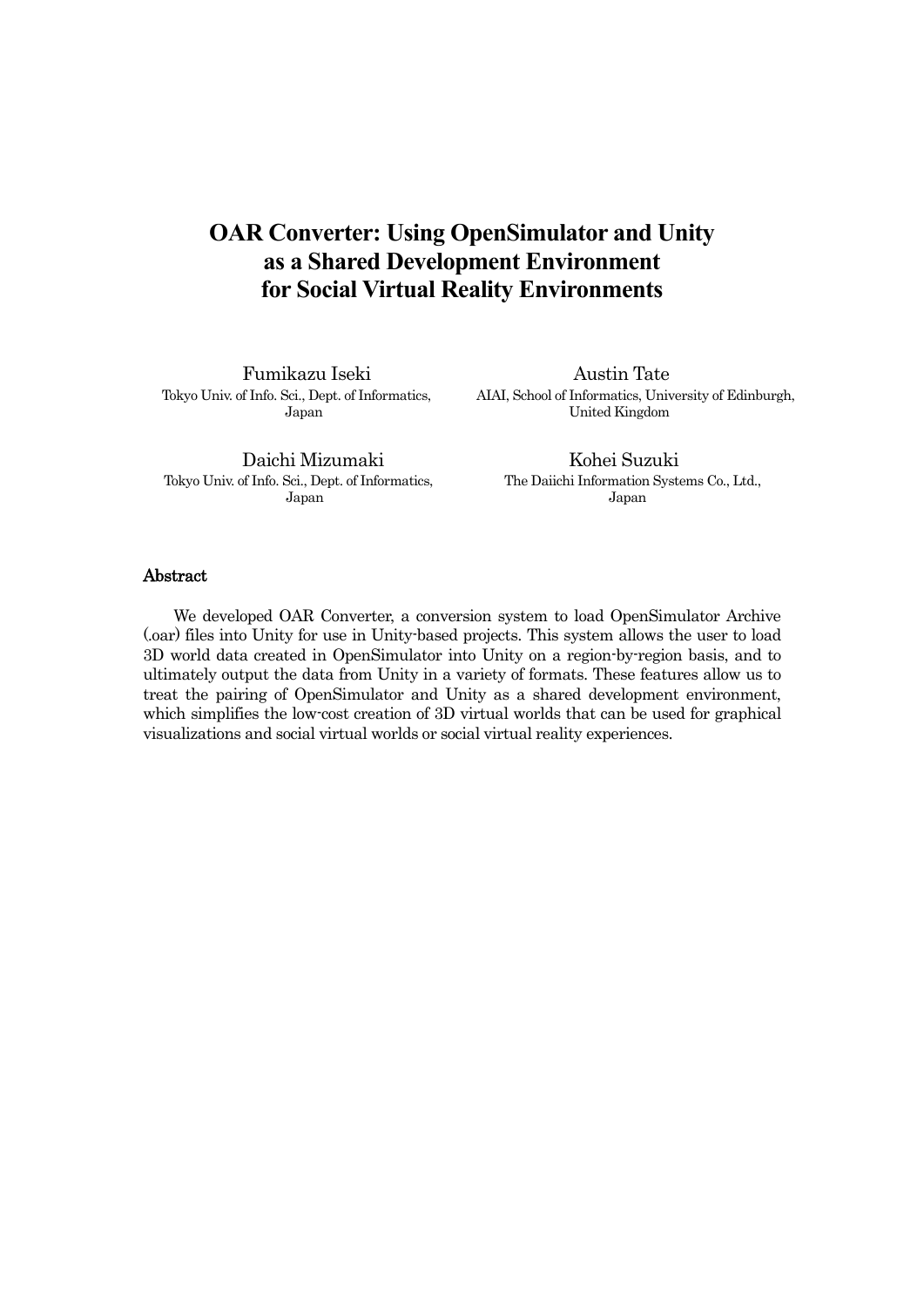### 1. Introduction.

Several approaches exist to construct three-dimensional (3D) worlds in a computer system at low cost. Representative methods include using the systems Unity [1] and Unreal [2], which are so-called game engines.

Alternatively, one can use so-called metaverse systems. At present, the widest used metaverse-type examples of 3D virtual space (virtual world) platforms are Second Life™ [3], offered by Linden Lab, and OpenSimulator (also known as OpenSim[4]), which is an open-source platform largely compatible with Second Life. But others are now emerging such as High Fidelity, SpatialOS, Sansar and Sinespace.

These game engines and metaverse platforms each have advantages and limitations. For example, Second Life and OpenSimulator allow users to construct 3D spaces through collaborative efforts over a network using in-world real time content editing tools, while Unity and Unreal allow the conversion of created 3D spatial data for use in webpages and applications so that general users can easily reference it.

Adopting the game engine Unity and the metaverse OpenSimulator, the present study proposes a construction environment for 3D spaces that takes advantage of the two systems' respective properties.

### 2. Unity and OpenSimulator

### 2.1 Unity

Offered by Unity Technologies, Unity is an integrated game development environment, which is a kind of game engine. Two editions exist as of the time of writing. These are the Professional Edition and the Personal Edition, the latter of which can be used for free despite offering almost all of the major functions of the former.

Several characteristics of this software are notable, but we focus our attention on two functions: direct loading of 3D objects using Collaborative Design Activity (Collada) data (.dae files; a 3D-data-interchange file format) [5], and the output of complete 3D creations as a webpage or application. Unity does operates a shared data space for development, but it is difficult to use due to the program's implementation of this feature.

#### 2.2 OpenSimulator

OpenSimulator is an open-source virtual world or metaverse system developed by an open-source community; it is the most widespread open-source metaverse system. Originally, OpenSimulator was based on Second Life's protocols though extensions have been made to reflect its use in educational and other environments. However, importantly, OpenSimulator can use variants of the Second Life Viewer (display client) program, which itself is released under a flexible open-source license. There is also an optional OpenSimulator facility called the "Hypergrid" which allows the connection of separately provided or managed OpenSimulator grids. According to the metaverse-related news site Hypergrid Business, over 70,000 standard Second-Life sized region equivalents (256m X 256m) exist worldwide across the various separate OpenSimulator "grids" as of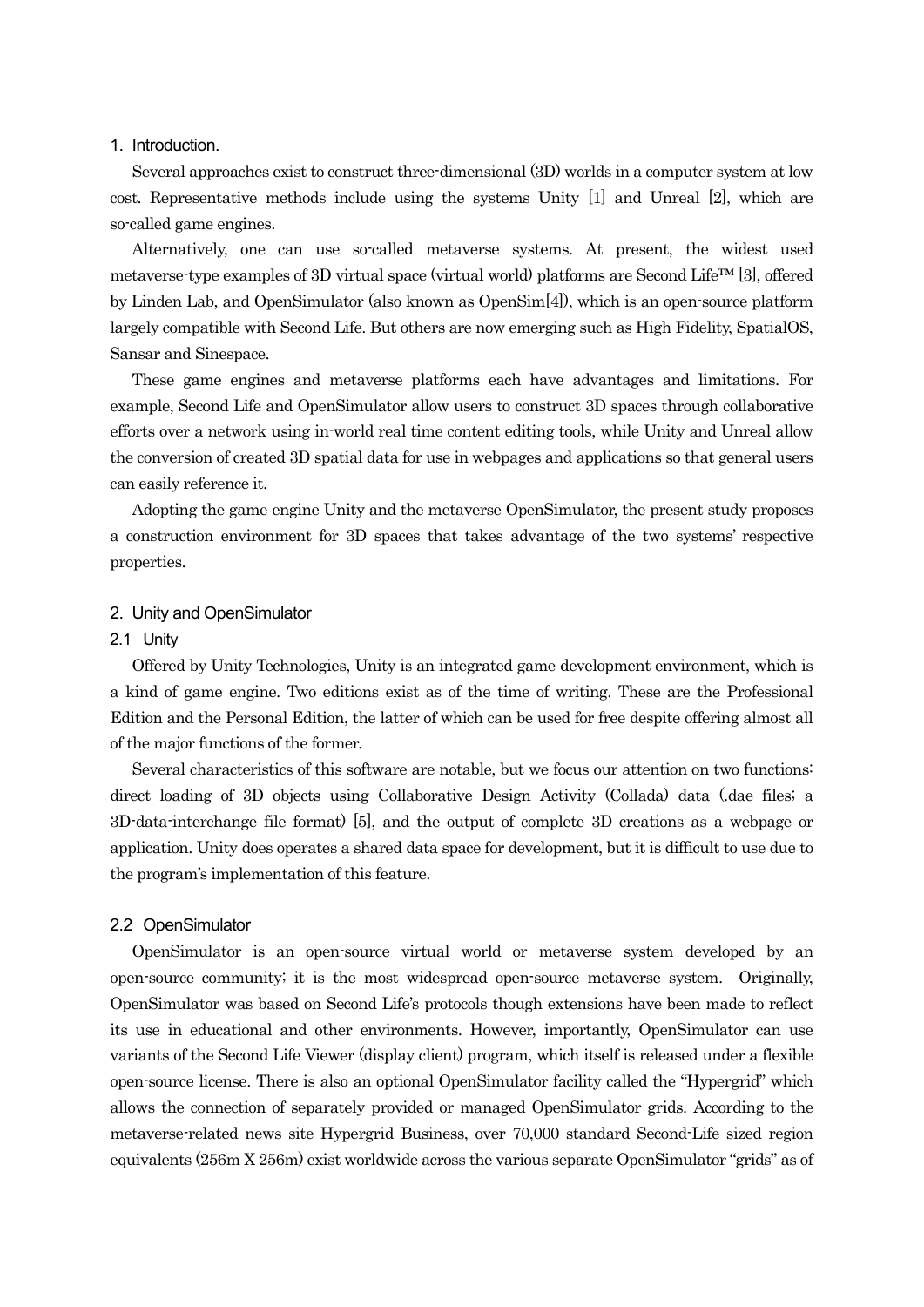January 2016 [6].

Considering OpenSimulator as a system to construct 3D spaces, its most characteristic feature is that users can jointly perform development in real time while viewing sharing their creations over a network. Essentially, multiple users can proceed with development in a simultaneous and progressive manner while confirming the properties and positions of objects and landscapes in advance.

Its weaknesses, on the other hand, include the construction of the system itself and complicated access methods for normal (non-developer) users. General users must take complex actions in order to see 3D spaces constructed in OpenSimulator (account and avatar creation through a web interface (F.Iseki and M.W.Kim, 2011 [7]), viewer installation and configuration, etc.), and so beginners often become discouraged midway. Many ask why they cannot simply enter and view the 3D worlds and interact with others in them via a web browser, as this is a common access method nowadays.

Regarding the construction of 3D worlds on the OpenSimulator platform system itself, options are available to add 3D space in the form of one or more regions onto grids run by others, such as using the open grid OSGrid [8]. This allows users to connect regions for free, as well as allowing avatars to be created and used for free. Such grids usually run on community donations. This ability to add regions onto grids managed by others is useful and continues to increase for users who cannot construct or manage everything by themselves. Often basic building resources and 3D models are provided in asset stores on such grids, and many provide these assets freely to other builders and users.

#### 2.3 Shared Development System

Unity and OpenSimulator each have advantages and disadvantages as systems for 3D spatial construction. If one could load data jointly created in OpenSimulator into Unity and then output it as a webpage or application, it would be possible to construct a development environment that leverages the strengths of both systems.

To achieve this, we have developed an open-source OpenSimulator-to-Unity data conversion system. The developed system allows us to treat OpenSimulator and Unity as a single shared-development, visualization environment.

### 3. Preceding Developments

### 3.1 Case by Tipodean Technologies

In 2011, a virtual world converter was created by Tipodean [9] to take saved OpenSimulator regions as OpenSimulator Archive (OAR) files and convert the content to Collada mesh for import to Unity. It was used to create a number of demonstrations using academic virtual world regions from Rutgers University, the US National Oceanic and Atmospheric Administration (NOAA) and the Virtual University of Edinburgh's Open Virtual Collaboration Environment (OpenVCE) open source available region (see Figure 1). The Tipodean converter did not attempt to convert all content but was able to convert the main primitives and mesh used in OpenSimulator builds, and was able to bring across the core visual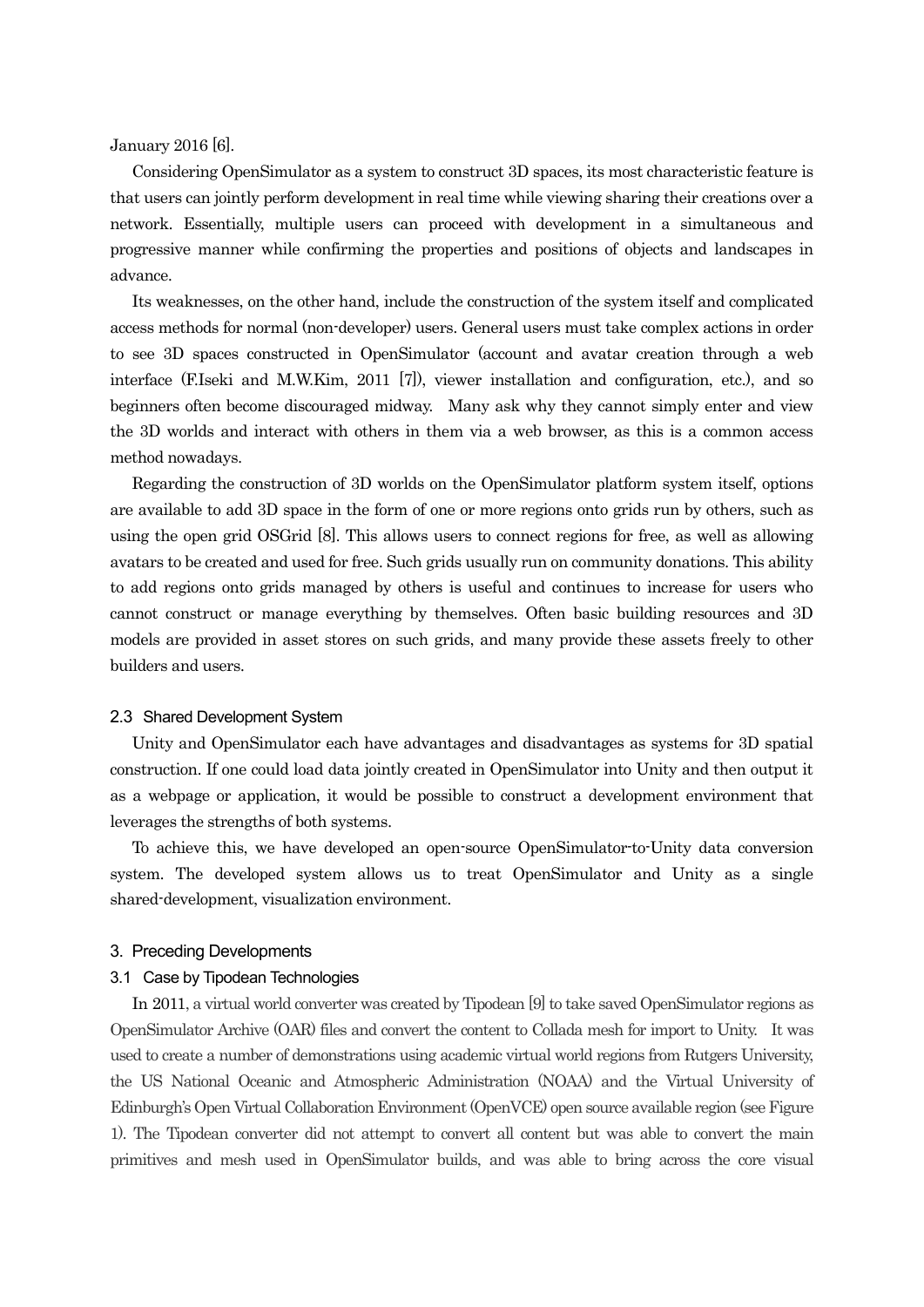appearance of a region, so that further development could be undertaken in the Unity development environment and editor.

Note that the Tipodean conversion service became unavailable in 2015 but examples are available at http://converter.tipodean.com and http://converter.tipodean.com/unity3d/



Figure 1: OpenVCE Region in OpenSimulator and via Tipodean Converter to Unity

### 3.2 Export of 3D Mesh via a Compatible Viewer

Singularity Viewer [10] is an open source virtual world viewer (client software) that can be used with OpenSimulator and Second Life. The Singularity Viewer supports the export of Collada format and other 3D formats on an object-by-object basis, but this does not mean it supports the output of all parameters.

The unit of output is the object, and the processing does not take into account system-side considerations of importing the output data (Collada compatibility) to other platforms.

### 4. Conversion System

#### 4.1 Outline of Conversion System

Figure 2 shows an outline of our developed conversion system. Region data, the management unit in OpenSimulator, can be output as an .oar (OpenSimulator Archive) file [11]. OAR Converter, a tool we previously developed [12] [13], outputs this OAR file on an object-by-object basis as Collada

data (.dae). Conversion also proceeds such that every texture file used for the object can be used in Unity.

Converted .dae file(s) and texture file(s) are then loaded into Unity via "SelectOARShader", a Unity editor extension created for use with OAR Converter. "SelectOARShader" is used to make decisions about which shader to use and about object attributes in

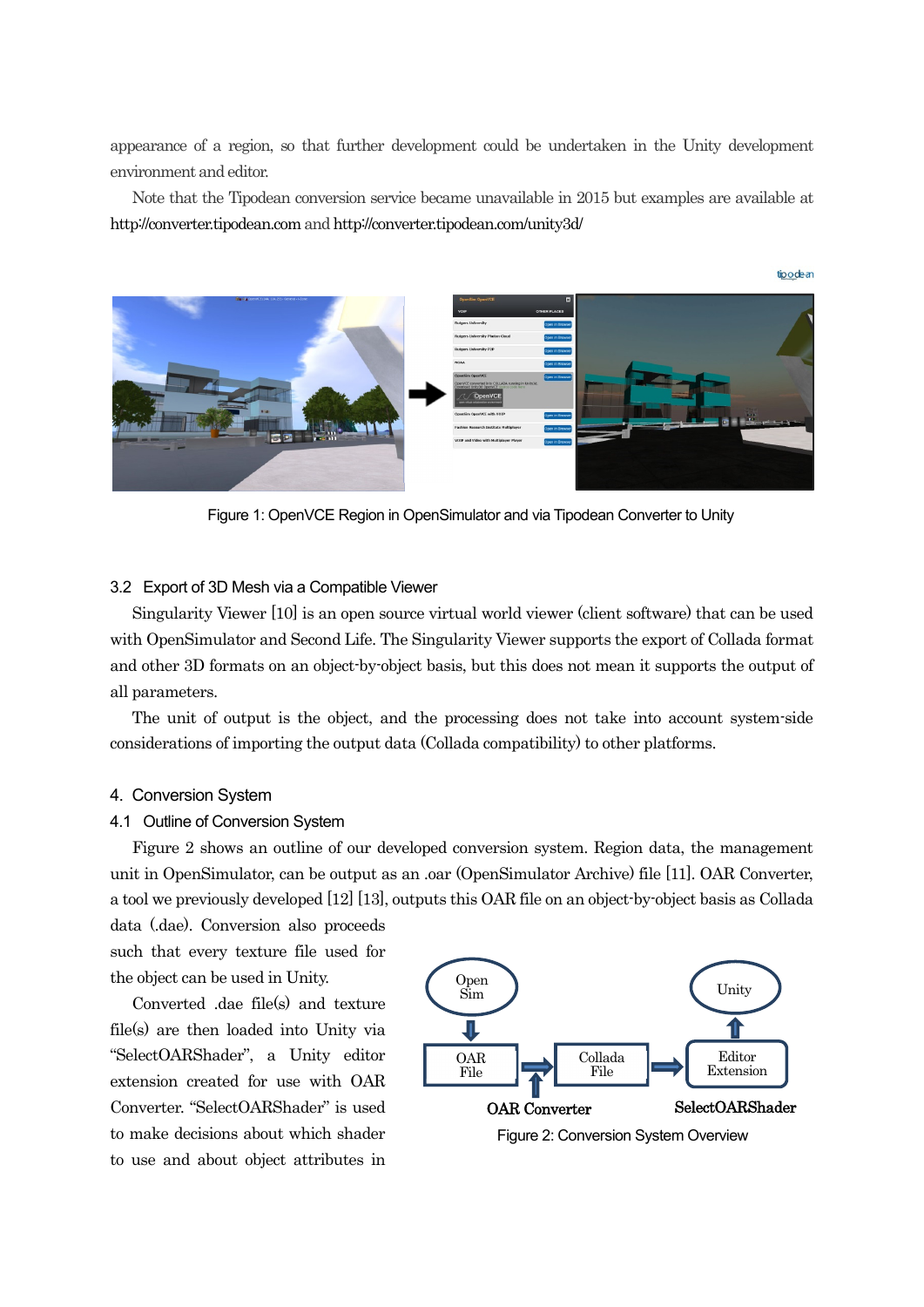Unity on the basis of the filenames (and pathnames) of data.

### 4.2 Details of Object Conversion

All region information from OpenSimulator is included in the .oar file. OAR Converter retrieves vertex data separately for each Prim [15], Sculpted Prim [16], and Linden Mesh [17] object. After searching for duplicate vertices in the resulting octrees, the program then generates triangular polygons and converts them to Collada data. The step of checking for duplicate vertices is not essential, but is included because data could otherwise grow very large in size, depending on the objects. For the terrain or ground, we generate triangular polygons from elevation data and convert to Collada mesh data.

When these data are imported separately into Unity using "SelectOARShader" normal solid objects are loaded with collider attributes. For "phantom" objects, on the other hand, collision detection is not performed, and so the conversion process is similar to that of normal objects, except that the results are output to a dedicated ("Phantoms") folder. The processing of this data without collider attributes is performed separately when the data in this folder are loaded into Unity.

The details of the tree generation algorithm in OpenSimulator are unclear for Linden Labs style trees and plants. They are handled specially in Second Life compatible viewers and are not normal objects. Thus, Linden trees and plants are represented in combination with a special Primitive representing the type of tree of plant, without using the conversion algorithm. Regarding avatars and Non-Player Characters (NPCs), drawing avatars is a function of the viewer, which OAR Converter does not yet support (although integration with the viewer is under investigation).

Table 1 shows a list of conversion functions supported by OAR Converter. OpenSimulator repeatedly processes small-size image data dynamically to display ground textures, but loading ground textures into Unity requires there to be only one image. Attempting to maintain high resolution causes data to grow extremely large in size, and so we opted to reduce resolution in consideration of OAR Converter and

Unity performance.

In addition, OAR Converter ignores flexibility-related parameters from Flexible Prim objects; they are converted as normal Prim objects.

The implementation and improvement of conversion functions not supported or restricted above constitute topics for future research.

### 4.3 Details of Texture Conversion

OpenSimulator saves texture data internally in JPEG 2000 (.jp2, .jpx) format. But Unity cannot handle

|  | Table 1: OAR Converter Conversion Functions |
|--|---------------------------------------------|
|  |                                             |

| Target               | Conversion | <b>Notes</b>           |
|----------------------|------------|------------------------|
| Prim                 | Supported  |                        |
| Sculpted Prim        | Supported  |                        |
| Mesh                 | Supported  |                        |
| Tree/Grass           | Limited    | Linden Tree generation |
|                      | Support    | algorithm is not used  |
| <b>Flexible Prim</b> | Limited    | Flexible parameters    |
|                      | Support    | are not supported      |
| Terrain              | Limited    | Low-resolution         |
|                      | Support    | textures               |
| Avatar/NPC           | Not.       |                        |
|                      | Supported  |                        |
| Water                | Not        |                        |
|                      | Supported  |                        |
| Script               | Not        |                        |
|                      | Supported  |                        |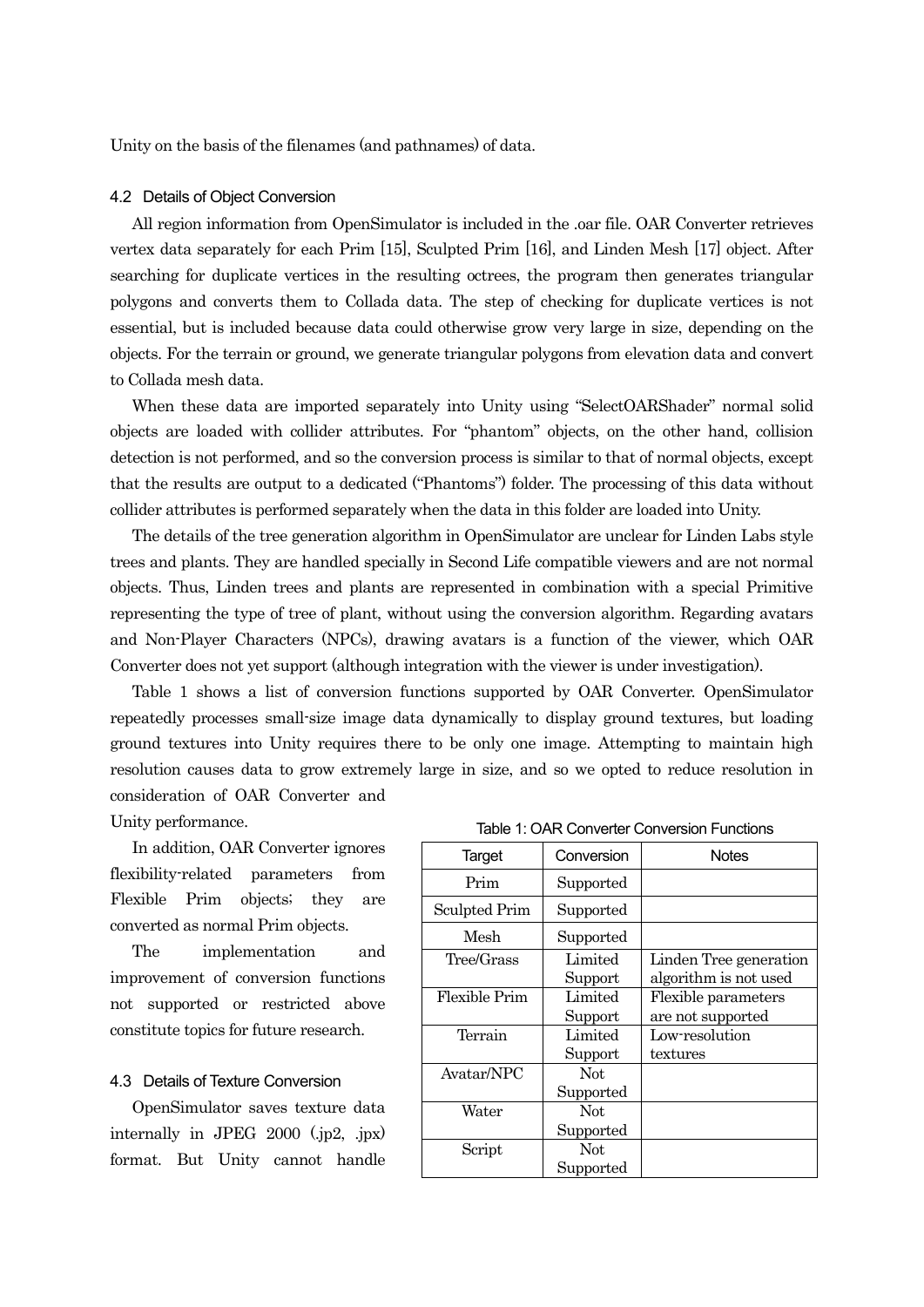JPEG 2000 format. Thus, OAR Converter performs the task of converting texture files in JPEG 2000 format to common image formats at the same time as it converts object data.

In consideration of the properties of Sculpted Prim objects (i.e., their use of pixel data from images as 3D coordinate data), OAR Converter converts them via lossless compression to .tga files, which have a simple format structure.

We use OpenJPEG for JPEG 2000 conversion processing [17]. OpenJPEG has two versions, Version 1 and Version 2, which both have compatibility issues for a proportion of processing tasks. In other words, some images can be processed by Version 1 but not by Version 2, and vice versa. In its default state, therefore, OAR Converter is designed to perform processing internally using Version 1, and if this results in un-processable images it uses Version 2 (if installed) via external commands.

#### 4.4 Output of .dae Files

Collada is a general-purpose 3D data conversion format, and so theoretically OAR Converter can be run without any special consideration regarding Unity as a target. However, Unity does not support all Collada functions (e.g. it cannot import all parameters). Furthermore, depending on Unity specifications, there are conditions under which, for example, material color information fails to import correctly into Unity unless the Collada protocol is partially violated.

Specifically, according to the Collada digital asset schema [18], multiple <diffuse> elements cannot exist within a  $\langle$ phong $\rangle$  element. Therefore, if Collada data is created according to the digital asset schema, a <diffuse> element's child <texture> and <color> elements must be described within the same <diffuse> parent element. However, Unity ignores <color> element parameters if they are described in this way. To make Unity correctly load <color> element parameters, separate <diffuse> elements corresponding respectively to <texture> and <color> elements must be independently prepared and described. That is, the system needs to be able to use multiple <diffuse> elements inside <phong> elements, but this violates the Collada protocol.

Considering these conditions, the default behavior of OAR Converter is to output a .dae file (in which the Collada protocol is partially violated) for use in Unity. In addition, filename extensions are added to texture filenames in anticipation of their loading into Unity (see below).

#### 4.5 Import to Unity with Material Parameters

When importing external data into Unity, texture filenames become material filenames by default. Materials contain all kinds of information, including not only the texture itself, but also its geometric parameters, color, transparency, and reflectance. However, Unity prioritizes only the texture parameters last loaded when texture files have the same filename, and materials that were originally different get processed as a single material category.

In addition, Unity cannot read all parameters from .dae files. For example, it ignores information such as reflectance, glow, and brightness contained in .dae files.

Further, OpenSimulator has only one kind of "shader" that it can apply to objects (and materials). In Unity, on the other hand, the user can select various shaders for each material. Thus, objects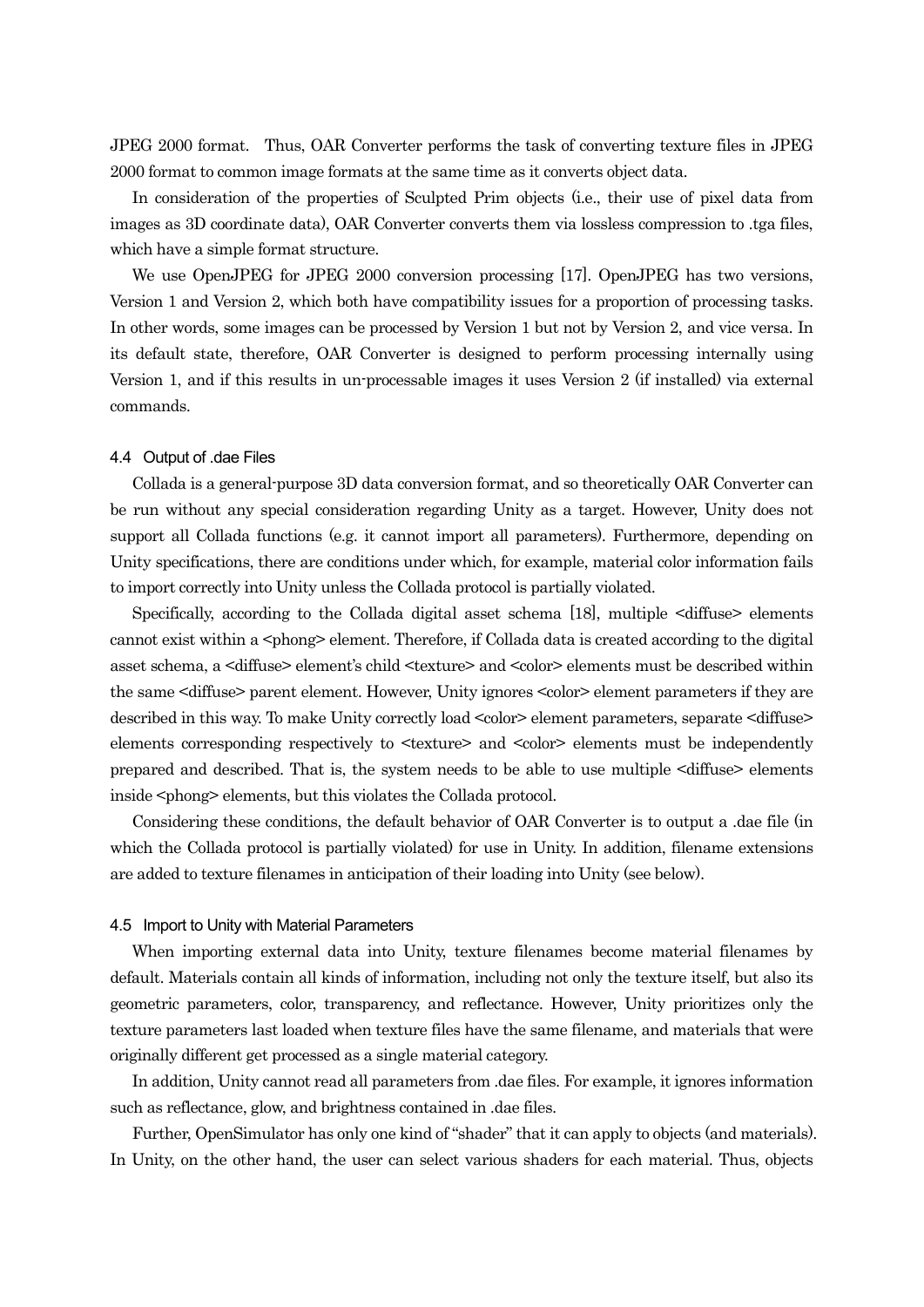created in OpenSimulator cannot be accurately represented in Unity unless an appropriate shader is selected. The user could manually configure the shader for each object, but this would constitute a fatal flaw in the conversion system when one considers the time and effort involved.

Summarizing the above points yields the following two issues.

- 1. If material parameters differ, even for the same texture file (name), the user must force Unity to recognize them as different materials.
- 2. The program must be able to, as well as possible, automatically select an appropriate shader based on the material parameters.

To resolve the first problem, major material parameters are converted to a text string and appended to the texture filename when texture files are converted by OAR Converter for later use when they are loaded into Unity. Stringified parameters in OpenSimulator are as below.

1. Color (Red), 1 Byte 2. Color (Green), 1 Byte 3. Color (Blue), 1 Byte 4. Transparent, 1 Byte 5. Alpha Cutoff, 1 Byte 6. Shininess (Reflectance), 1 Byte 7. Glow, 1 Byte 8. Bright, 1 Byte 9. Light (Luminescence), 1Byte 10. Texture Shift in U Direction, 2 Bytes 11. Texture Shift in V Direction, 2 Bytes 12. Texture Scale in U Direction, 2 Bytes 13. Texture Scale in V Direction, 2 Bytes 14. Texture Rotation, 2 Bytes 15. Object Classification, 1 Byte

Object Classification indicates the distinction between normal objects (O), trees (T) and grass (G), and ground (E). Four spare bytes (for future extensions) are added to these 20-byte parameters, and all 24 bytes are converted to a Base64 string (yielding 32 bytes after conversion). The character  $\ell'$  is typically allowed to appear in Base 64 strings, but it cannot be used in filenames; thus,  $\ell'$  is replaced with '\$' when it appears. In addition, '\_' is used as a separator character when appending the parameter string, in order to distinguish the new filename from the original filename. Figure 3 shows an example filename (a universally unique identifier ) with an appended parameter string.

# cc98df7f-d21c-45b3-aca0-4ac36be289c5\_AAAAGQAAAAAAAAAAAAAAAACjAQEAAABP.tga Figure 3: Example Filename with Parameters Appended

Accordingly, materials with different parameters will be converted to files with different names, even if their texture data are the same. Hence, materials will be recognized as different materials (material names) when loaded into Unity.

To resolve the second issue, we utilize an editor extension in Unity. When loading external data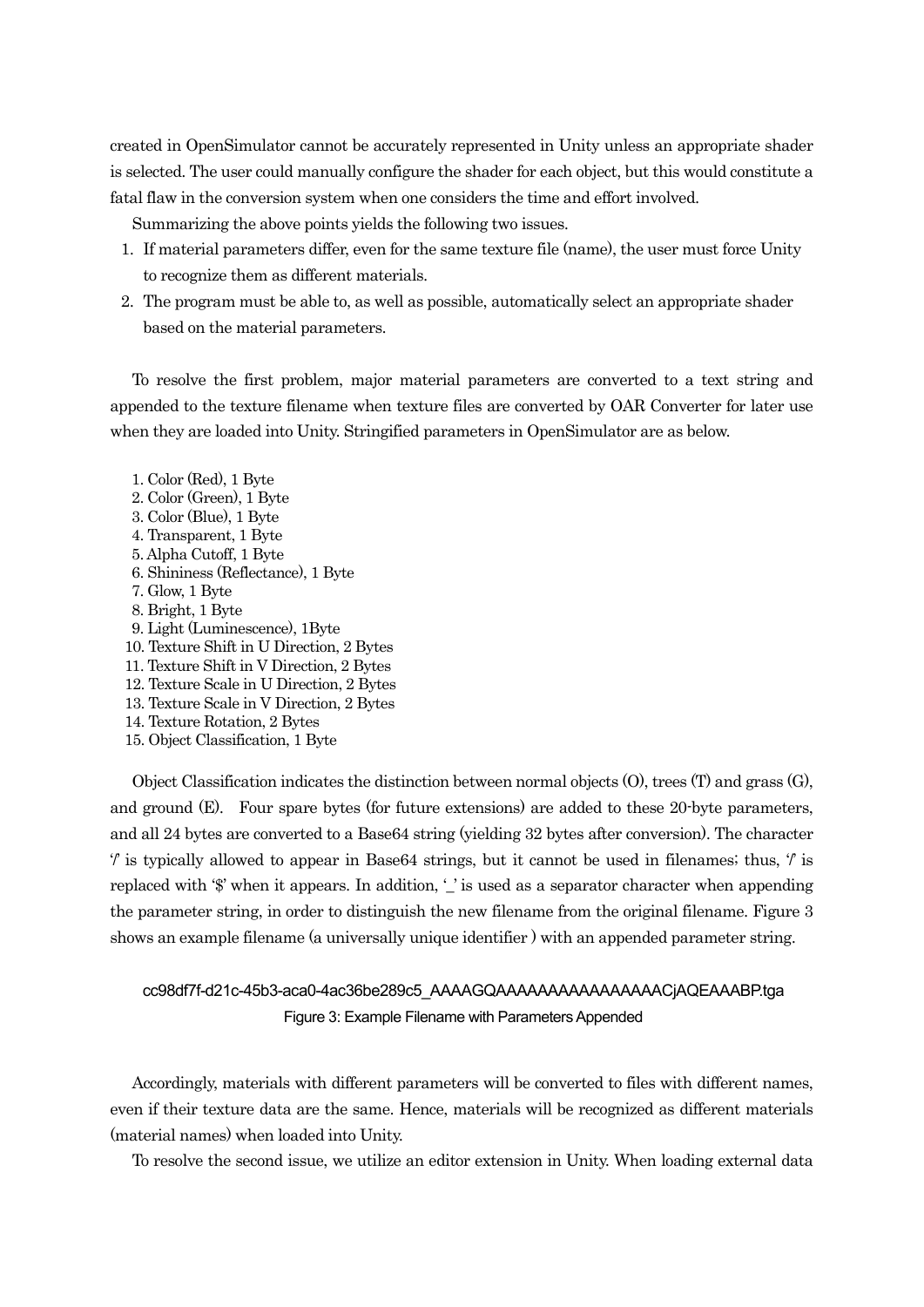into Unity, Unity can load the data once it has been processed by the editor extension. The editor extension lets users see shader designations and material names (i.e., filenames of texture files). Therefore, the original parameters can be reproduced by removing the Base64 string from the material name, and an appropriate shader can be selected according to the values of the parameters.

We created the Unity editor extension "SelectOARShader" in order to realize these functions and to add collider attributes to objects. This will obviously not always result in the best shader being chosen, but a better shader will be chosen at least, the result of which is expected to greatly reduce efforts spent on later manual configuration.

### 5. Experience with Sample Conversions

### 5.1 Example of Conversion – Tokyo University of Information Sciences

Figure 4 shows the original OpenSimulator snapshot from a model of Tokyo University of Information Sciences and the resulting snapshot after conversion and loading into Unity.

The number of solid and phantom objects loaded into Unity (i.e., .dae file count) was 4,741, and the number of texture data (material data) files was 4,867. The conversion time required was about 9 minutes (PC; CPU: AMD Phenom IIX4 965 @ 3.40 GHz; Memory: 16 GB). Loading into Unity required an additional 45 minutes.

In this test case, only the shader for two materials (data for a fraction of tree leaves) was modified manually after data was loaded into Unity. In addition, problematic or erroneous conversion of object shapes did not occur as far as can be determined from visual inspection.



Figure 4: TUIS region in OpenSimulator and as Converted via OAR Converter to Unity

### 5.2 Example of Conversion – Virtual University of Edinburgh

A further test case was employed during the development of the OAR Converter to provide feedback during its development and refinement. The Virtual University of Edinburgh (Vue) OpenSim grid's Open Virtual Collaboration Environment (OpenVCE) region, which was created by the OpenVCE community and Clever Zebra and is available open source (Tate et al., 2014)[19][20]. The OpenVCE region OAR was 40.8MB with 4,104 objects on the original OpenSimulator region. The OAR file was converted via the OAR Converter (see Figure 5).

The number of solid and phantom objects loaded into Unity (i.e. .dae file count) was 404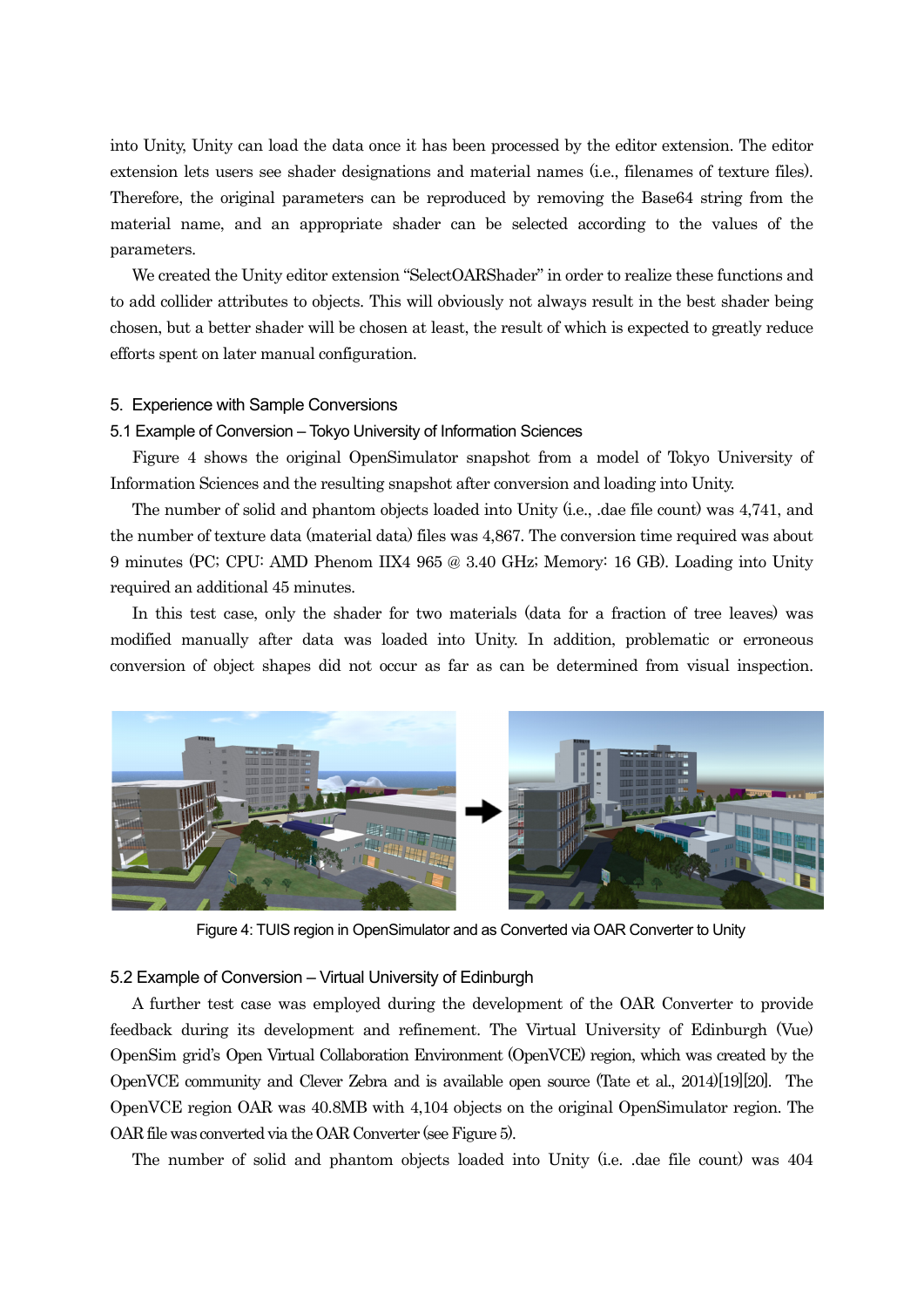compound objects (made up of the original 4,104 sub-elements) and the number of texture data (material data) files was 896. The conversion time required was about 2 minutes (PC; CPU: Intel i7-3770 @ 3.40GHz; Memory: 16MB). Loading into Unity required an additional 6 minutes.

During development of the OAR Converter we were able to identify a number of issues through the trial conversion of the OpenVCE region as described at [13]. All these were addressed in the version subsequently released.

The OAR Conversion process does not bring across any active scripting, particle systems (for smoke, fire, etc.) or special light sources. Where important for the converted scene, these need to be added back into the resulting Unity project.



Figure 5: OpenVCE region in OpenSimulator and as Converted via OAR Converter to Unity

### 5.3 Using Conversions in Multi-User Virtual World and Social Virtual Reality Environments

OAR converted regions loaded into Unity can be used as a basis for 3D virtual worlds and VR experiences. Early experiments with the Unity-compatible SmartFoxServer[21] and Photon[22] were used to allow simple avatars to interact together in 3D virtual worlds spaces and try small scale social virtual reality experiences using the Unity Virtual Reality integration. But there are now a number of virtual worlds platforms that build upon Unity as their development tool and allow for avatar customization, social interaction, voice, etc. One such platform is Sinespace[23].



Figure 6: OpenVCE region converted via OAR Converter to Unity and used in Sinespace

Unity projects created from OAR converted may have many copies of the same texture with file names used to encode material properties from OpenSimulator utilized by the OARConvShader on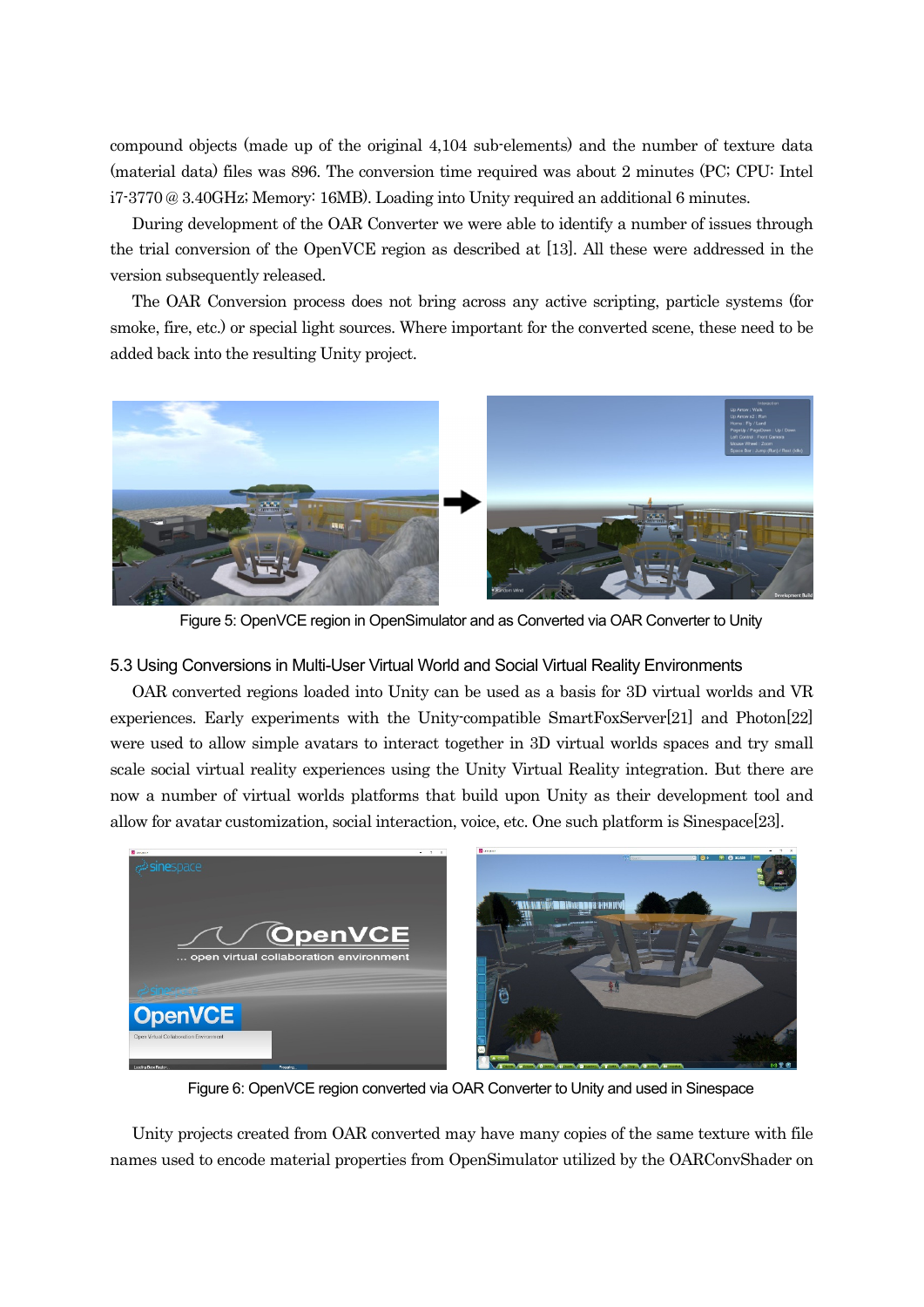region loading. This can lead to larger than necessary download sizes for such regions when provided via Sinespace. To reduce the number of repeat textures Sinespace provides a very effective tool via its Unity menu for "OAR material Cleanup". More information on the OpenVCE OAR converted this way and used in Sinespace is available via [24].

### 6. Conclusion

In this report, we introduced a conversion system developed for importing OpenSimulator content into Unity. We showed that using this system allows users to easily convert data created in OpenSimulator for use in Unity.

This setup lets the two platforms complement each other's limitations; users can interactively create and edit 3D data jointly in OpenSimulator and convert it to a format easily displayable in Unity, allowing developers to treat OpenSimulator and Unity as a single shared development environment.

The OAR Converter is published open source at [12 jp] or [25 en] and provided under a flexible license shown at [23] which encourages further developments and re-use.

### Acknowledgements

This paper is based on the contents of a technical paper published by the authors [26]. The authors and their organizations are authorized to reproduce and distribute reprints and online copies for their purposes notwithstanding any copyright annotation hereon. The views and conclusions contained herein are those of the authors and should not be interpreted as necessarily representing the official policies or endorsements, either expressed or implied, of other parties. The authors would like to thank the many open source software developers and testers who generously donate their valuable time and expertise to promote open software.

### **References**

- [1] Unity Technologies, Unity Game Engine, http://unity3d.com/
- [2] Epic Games, Unreal Engine, https://www.unrealengine.com/
- [3] Linden Lab, Second Life Official Site, http://secondlife.com/
- [4] Overte Foundation, OpenSim, http://opensimulator.org/
- [5] Khronos Group, COLLADA-3D Asset Exchange Schema, https://www.khronos.org/collada/
- [6] Korolov, M., Grid Traffic Slows over Holidays,
- http://www.hypergridbusiness.com/2016/01/grid-traffic-slows-over-holidays/
- [7] Iseki, F., and Kim, M.W., "Development of Web Interface for OpenSim", Journal of Tokyo University of Information Sciences, 14(2), pp.36-43. In Japanese. (2011)
- [8] OSGrid, OSgrid OpenSimulator Metaverse, http://www.osgrid.org/
- [9] Tipodean Technologies Inc., Virtual World Technologies for the Enterprise, http://www.tipodean.com/)
- [10] Singularity Viewer, Singularity Viewer, http://www.singularityviewer.org/
- [11] OpenSimulator, OAR Format 0.8, http://opensimulator.org/wiki/OAR\_Format\_0.8
- [12] Iseki, F., OAR Converter, http://www.nsl.tuis.ac.jp/xoops/modules/xpwiki/?OAR%20Converter
- [13] Tate, A., Blog Post 30-Aug-2015, OpenSim OAR Convert to Unity Scene, http://blog.inf.ed.ac.uk/atate/2015/08/30/opensim-oar-convert-to-unity-scene/
- [14] Second Life Wiki, Primitive, http://wiki.secondlife.com/wiki/Prim, (24 Jun 2017)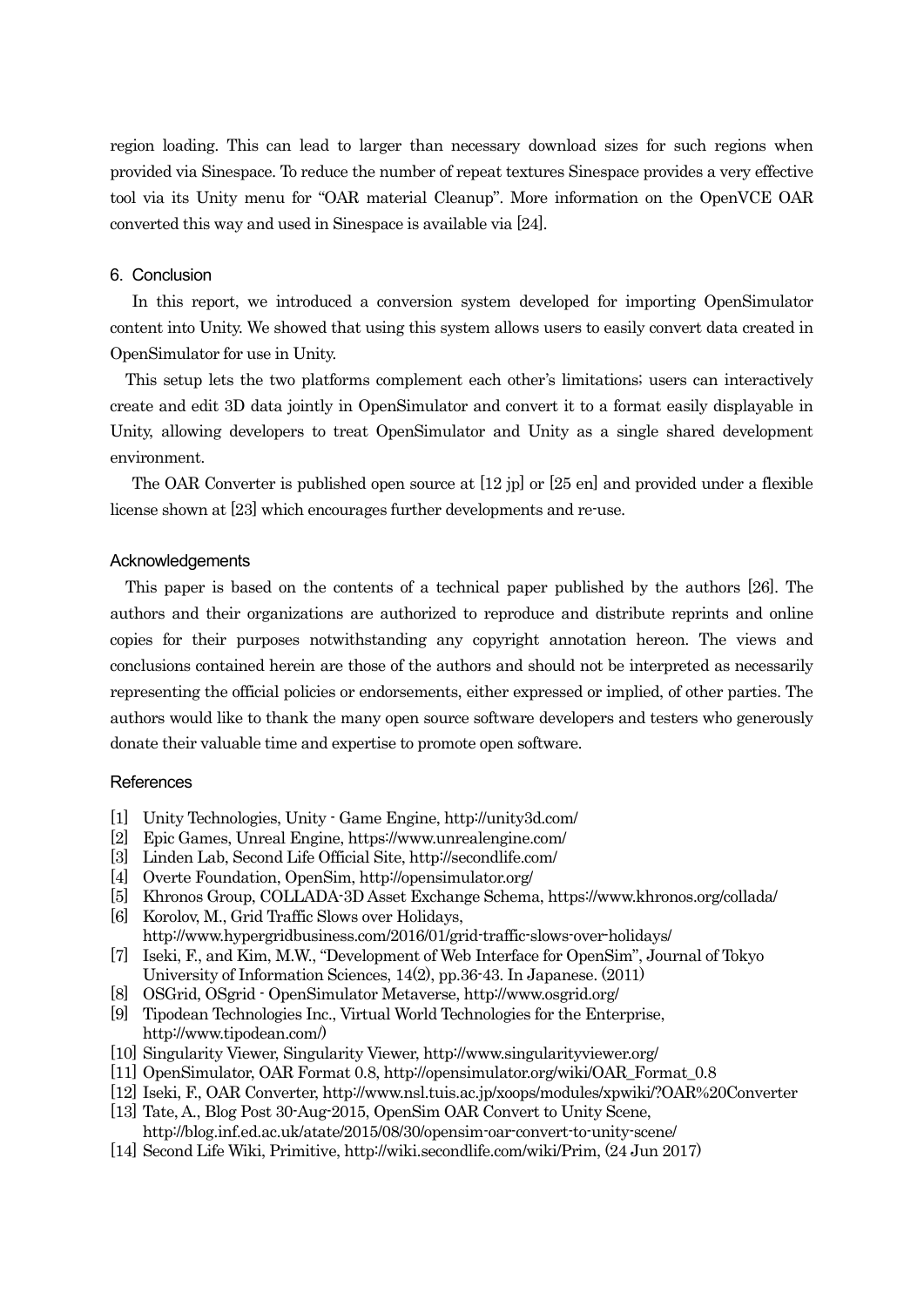- [15] Second Life Wiki, Sculpted Prims: Technical Explanation, http://wiki.secondlife.com/wiki/Sculpted\_Prims:\_Technical\_Explanation
- [16] Second Life Wiki, Mesh Asset Format, http://wiki.secondlife.com/wiki/Mesh/Mesh\_Asset\_Format
- [17] ISPGroup, OpenJPEG, http://www.openjpeg.org/
- [18] Barnes, M., Finch, E.L. and Sony Computer Entertainment Inc. (2008), COLLADA Digital Asset Schema Release 1.5.0 Specification, https://www.khronos.org/files/collada\_spec\_1\_5.pdf
- [19] Tate, A., Hansberger, J.T., Potter, S. and Wickler, G., "Virtual Collaboration Spaces: Bringing Presence to Distributed Collaboration", Journal of Virtual Worlds Research, Assembled Issue 2014, 7(2), pp.1-14, (May 2014).
- [20] Tate, A., OpenVCE Downloads, http://openvce.net/downloads
- [21] SmartFoxServer , Massive Multiplayer Platform, http://smartfoxserver.com/
- [22] Photon Engine, http://www.photonengine.com
- [23] Network Systems Laboratory of the Tokyo University of Information Sciences, OAR Converter, http://www.nsl.tuis.ac.jp/xoops/modules/xpwiki/?OAR%20Converter#t9bbafac
- [24] Tate, A., Blog Post 15-Nov-2016, Sinespace OpenVCE Region, https://blog.inf.ed.ac.uk/atate/2016/11/15/sine-space-openvce-region/
- [25] Tate,A., Blog Post 17-Sep-2017, OAR Converter, http://blog.inf.ed.ac.uk/atate/oar-conv/
- [26] Iseki, F., Tate, A., Mizumaki, D. and Suzuki, K. (2017) OpenSimulator and Unity as a Shared Development Environment, Journal of Tokyo University of Information Sciences, Vol. 21, No. 1 (2017).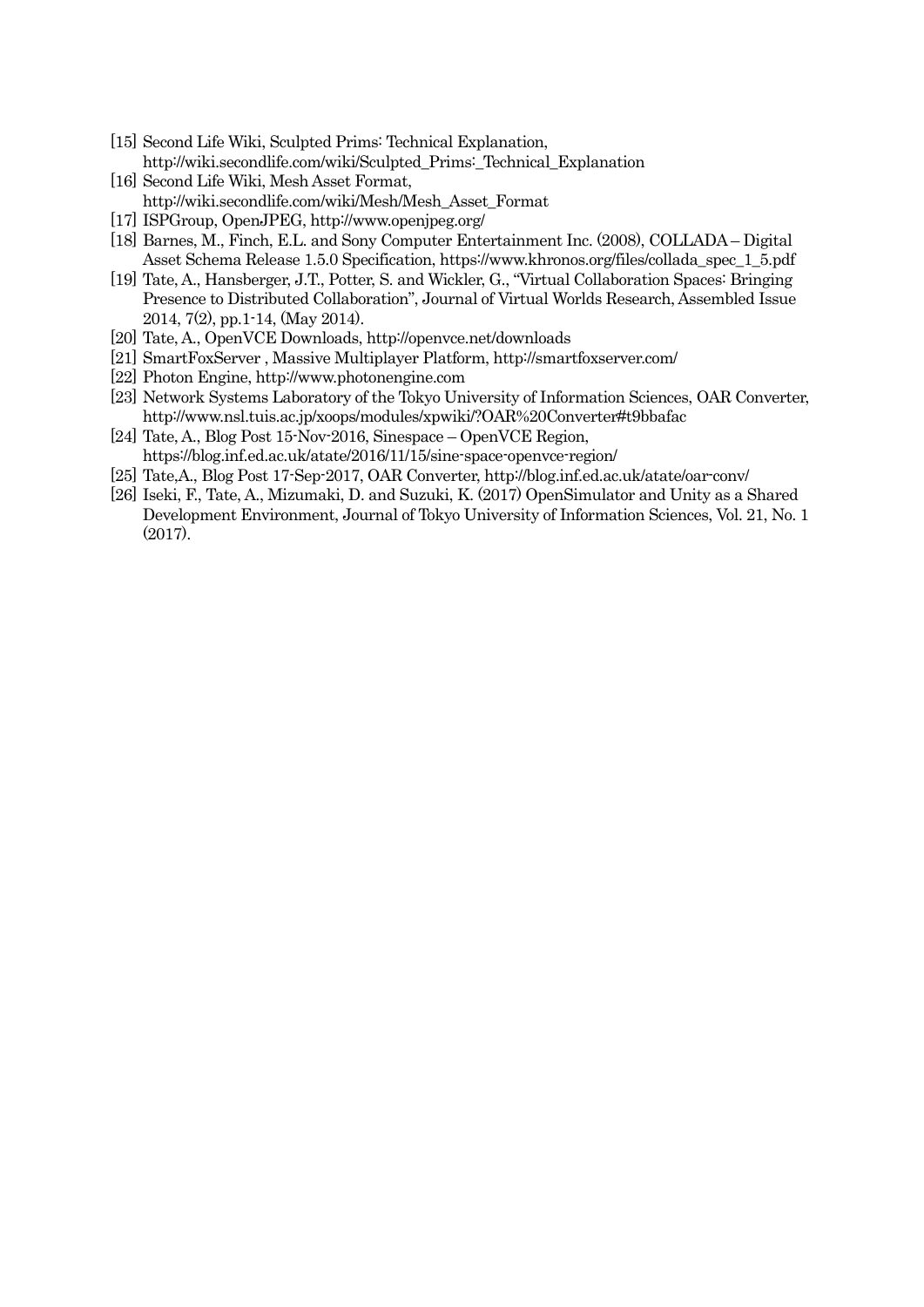# Appendix: Quick Start to Use OAR Converter

OAR Converter can take an OpenSimulator Archive (OAR) and from it create textures, meshes and terrain suitable to import into a Unity scene. The converter has been created by Fumikazu Iseki (Avatar:  $@Fumi.Hax - @fumi-hax)$  and his colleagues at the Network Systems Laboratory of TUIS in Japan with support from Austin Tate at the University of Edinburgh.

- OAR Converter from OpenSimulator Archive (OAR) to Collada files for use in Unity3D.
- Software developed by Fumi Iseki, Austin Tate, Daichi Mizumaki and Kohe Suzuki.

This blog post is provided for convenience and using content from the original TUIS OAR Converter Japenese Web Site which should be considered definitive.



OAR Converter can run on Linux and Windows and source code is available. Full instructions for compiling and using the source code version on these platforms is available via the TUIS Wiki OAR Converter Page. For convenience a version with Windows UI is also available as a ready to run package.

# **OAR Converter with Windows User Interface – Quick Start**

Download the OAR Converter for Windows latest version from http://www.nsl.tuis.ac.jp/xoops/modules/xpwiki/?OARConvWin Latest Version in September 2017 is v1.0.6 (at 2016/5/11) which is based on oarconv-1.4.4.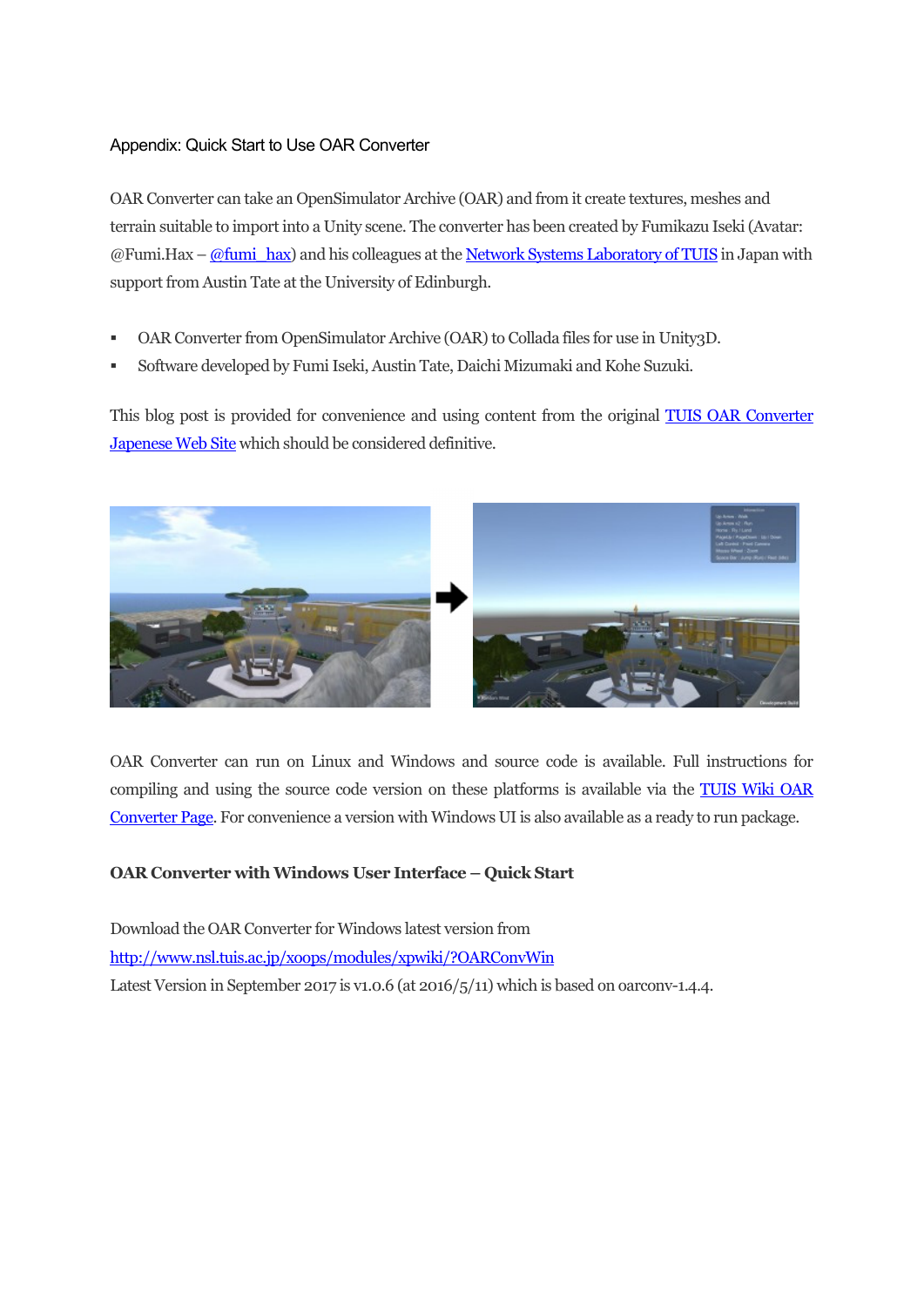

For straightforward conversions, simply follow these steps:

- 1. Place your OpenSim OAR file in a suitable directory. Using defaults, the conversions will be placed in separate directories in this same directory with names based on the OAR file name prefixed by OAR and DAE
- 2. Run the OAR Converter and using "File" -> "Open OAR File" select the OAR file you wish to convert. This will create a directory called OAR\_ with the unpacked contents of the OAR file ready for conversion.
- 3. Now select "File" -> "Convert Data" from the OAR Converter File menu. This will create a directory called DAE\_ with the converted content in it.
- 4. The DAE\_ directory created will contain the DAE/Collada objects for the conversion which have colliders (are solid) and one special DAE/Collada object for the terrain (named the same as the OpenSim region name). It will also have sub-directories for all Textures and for the Phantoms (objects with no collider).

# **Import to Unity3D**

You could follow the video instructions in this YouTube video by Fumikazu Iseki. First part of this video shows the use of the Linux converter, but the part from [2:23] to [6:10] gives an example of importing the converted DAE/Collada folder contents and merging that with a Unity project/scene including adding a Unity Standard Asset water surface. Importing the included "UnityChan" character is shown in the last part of the video.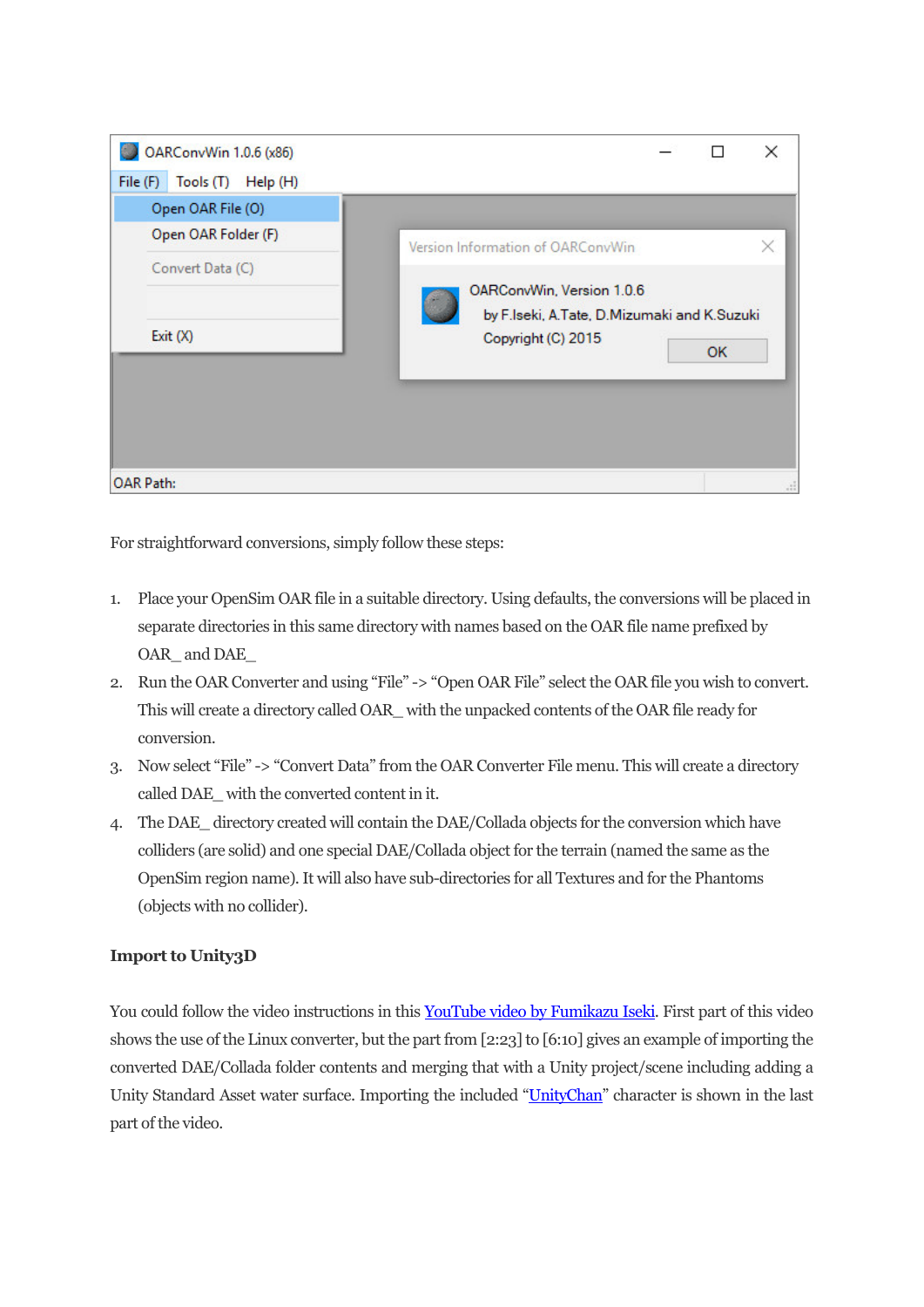# **Import to Unity3D – Quick Start**

- 1. Ensure you add the contents of "forUnity3D" folder in the OAR Converter distribution into your Unity project, adding Editor/SelectOARShader.cs at least. A slight improvement to one file in this distribution is available… the file in forUnity3D/Editor named SelectOARShader.cs can be replaced with a version which fixes materials on bright objects imported to Unity. *Replace* it with UnitySelectOARShaderBrightFixed.cs [directory for right-click download] [direct link]. Don't leave both versions in place.
- 2. In your Unity project add an empty game object at 0,0,0 and name it the same as your OpenSim region name. Under this add three empty game objects named Solid, Phantom and Terrain also at 0,0,0.
- 3. Drag the DAE\_ folder in its entirety onto the Unity "Project" (Assets) panel.
- 4. Select all the objects in the top level of this directory except the Textures and Phantoms sub-directories and drag them onto the "Solids" game object in the Unity "Hierarchy" panel.
- 5. *Optional*: As the (large) terrain object for the region is imported it is usually split automatically by Unity into three sub-meshes of less than 64k polygons. These are all under one object named the same as your OpenSim region and will have sub-mesh names starting "GEOMETRY\_". You may wish to move this terrain objects and its three parts to the "Terrain" object in the hierarchy for
- 6. Select all the objects in the Phantom directory and drag them onto the "Phantoms" game object in the Unity "Hierarchy" panel.
- 7. *Optional*: Add a water layer at 0,0,0. [Instructions in YouTube Video][2:23] to [6:10].
- 8. *Optional:* Add a ThirdPartyController/Avatar to be able to run the scene and view the contents. [Instructions in YouTube Video] after [6:10].

# **Project Base for OAR Converter Projects**

Once you have successfully tried a conversion and understand the elements, you may wish to create a base for any future OAR conversion… which can include all the steps except for the drag and drop in of the actual DAE converted content. Do this yourself to incorporate the very latest OAR Converter content, scripts and Unity assets. You can if you wish save this as a "unitypackage" to incorporate into future Unity projects.

Make a copy of the base project you created or a new unity project, import the chosen unitypackage as a base, and then drag the OAR Converter produced "DAE" directory into the Unity Project Assets area, add the DAE folder assets and those in the DAE/Phantoms folder to the hierarchical view panel. Adjust the position of the chosen character and attached camera to suit the region, save the project, save the scene, and you should be good to go.